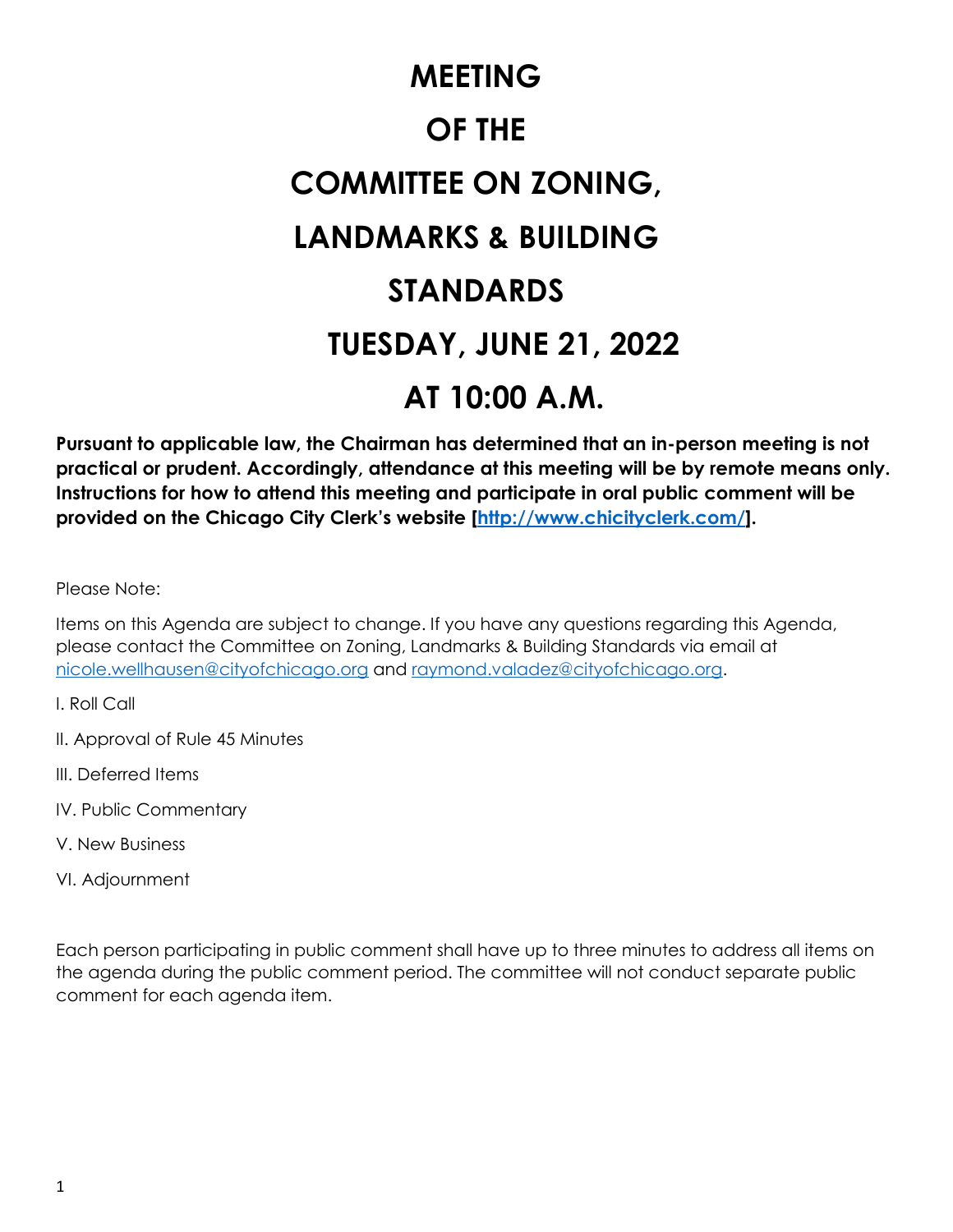## **NO. A-8749 (11th WARD) ORDINANCE REFERRED (5/23/22)**

## **DOCUMENT #O2022-1558**

**Common Address:** 2108-48 S Halsted St; 801-09 W 21st St; 800-810 W Cermak Road

**Applicant:** Alderwoman Nicole Lee

**Change Request**: B3-3 Community Shopping District, C1-2 Neighborhood Commercial District, and M1-2 Limited Manufacturing/ Business Park District to B3-2 Community Shopping District

## **NO. A-8747 (22ND WARD) ORDINANCE REFERRED (3/23/22)**

## **DOCUMENT #O2022-910**

**Common Address:** 3425 W 31st St

**Applicant:** Alderman Michael Rodriguez

**Change Request**: M1-2 Limited Manufacturing/ Business Park District and M3-3 Heavy Industry District to M1-1 Limited Manufacturing District

## **NO. A-8747 (22ND WARD) ORDINANCE REFERRED (3/23/22)**

#### **DOCUMENT #O2022-910**

**Common Address:** 3425 W 31st St

**Applicant:** Alderman Michael Rodriguez

**Change Request**: M1-2 Limited Manufacturing/ Business Park District and M3-3 Heavy Industry District to M1-1 Limited Manufacturing District

## **NO. A-8750 (22ND WARD) ORDINANCE REFERRED (4/27/22)**

## **DOCUMENT #O2022-1096**

**Common Address:** 4401-31 S Knox Ave

**Applicant:** Alderman Michael Rodriguez

**Change Request**: M1-1 Limited Manufacturing District to RS-2 Residential Single Unit (Detached House) District

## **NO. A-8752 (33rd WARD) ORDINANCE REFERRED (4/27/22)**

## **DOCUMENT #O2022-1179**

**Common Address:** 2621 W Belmont Ave

**Applicant:** Alderwoman Rossana Rodriguez Sanchez

**Change Request**: RM5 Residential Multi-Unit District to M1-2 Limited Manufacturing/ Business Park District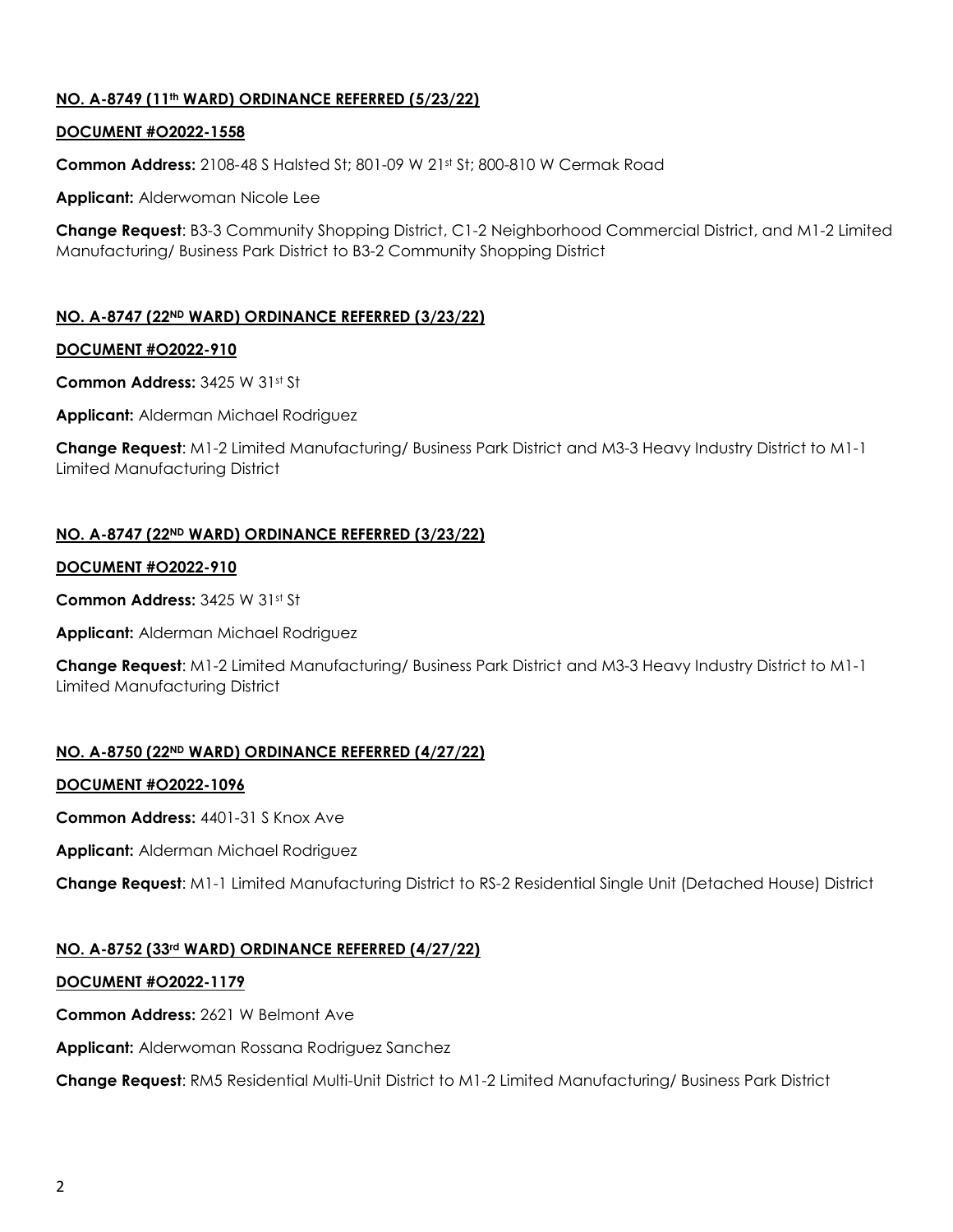## **NO. 21036 (1st WARD) ORDINANCE REFERRED (5-23-22)**

## **DOCUMENT #02022-1331**

**Common Address**: 1433 N. Fairfield Avenue

**Applicant**: Robert Bihlman II

**Owner**: Robert Bihlman II

**Attorney**: Ximena Castro, Acosta Ezgur, LLC

**Change Request**: RS3, Residential Single-Unit (Detached House) District to RM4.5, Residential Multi-Unit District

**Purpose:** To add one additional dwelling unit in the basement to convert the building from three to four dwelling units

# **NO. 21032 (3rd WARD) ORDINANCE REFERRED (5-23-22)**

## **DOCUMENT #02022-1327**

**Common Address**: 5036-5058 South Prairie; 224-232 E. 51st Street

**Applicant**: 5050 Prairie, LLC

**Owner**: The City of Chicago & Karry Young

**Attorney**: Steven Friedland, Applegate & Thorne-Thomsen

**Change Request**: RM5, Residential Multi-Unit District, B3-3, Community Shopping District and C2-3, Motor Vehicle-Related Commercial District to B2-3, Neighborhood Mixed-Use District

**Purpose:** To construct a 4-story, 49-unit building with ground floor commercial space

# **NO. 21029 (12th WARD) ORDINANCE REFERRED (5-23-22)**

## **DOCUMENT #02022-1324**

**Common Address:** 2538 S. Troy Street

**Applicant:** LV 2538 Troy, LLC

**Owner**: LV 2538 Troy, LLC

**Attorney:** Tyler Manic, Schain Banks

**Change Request:** C1-2, Neighborhood Commercial District to RT4, Residential Two-Flat, Townhouse and Multi-Unit **District** 

**Purpose:** To meet the use table and standards of the RT4 to allow the conversion of the existing commercial use to a three-dwelling-unit residential building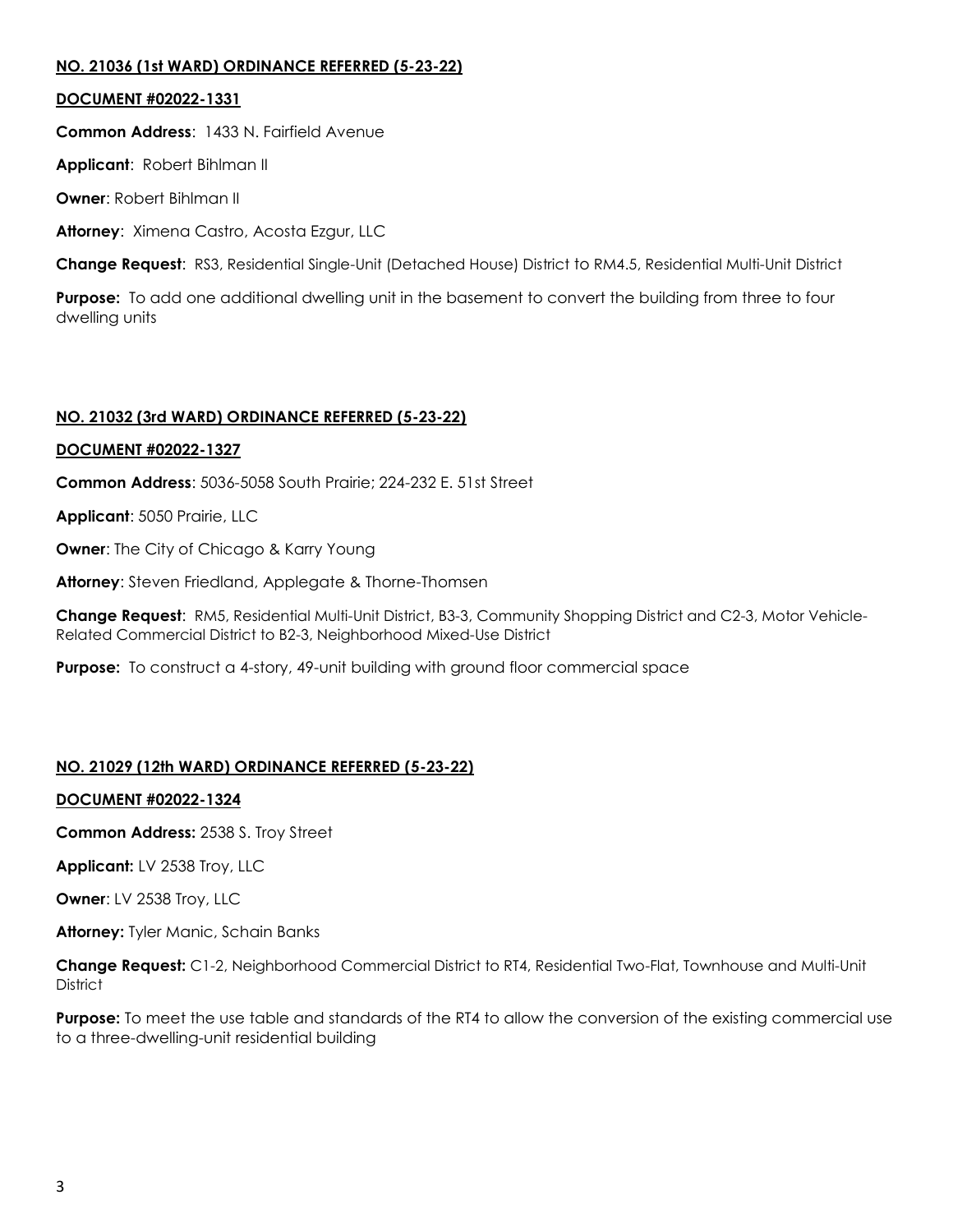## **NO. 21042T1 (24th WARD) ORDINANCE REFERRED (5-23-22)**

## **DOCUMENT #02022-1529**

**Common Address:** 3601 W. Harrison Street

**Applicant:** Emmluc, LLC-3600 W. Harrison, LLC

**Owner:** Emmluc, LLC-3600 W. Harrison, LLC

**Attorney:** Tim Barton-Thomas R. Raines, Attorney at Law, LLC

**Change Request:** M1-3, Limited Manufacturing/Business Park District to C1-3, Neighborhood Commercial District

**Purpose:** To meet the use table and bulk standards of the C1-3 to allow a mixed-use, 2-story commercial and 1 dwelling-unit building

## **NO. 21041 (25th WARD) ORDINANCE REFERRED (5-23-22)**

## **DOCUMENT #02022-1528**

**Common Address:** 1931-33 South Jefferson Street

**Applicant:** Kymm La Rosa

**Owner:** Kymm La Rosa

**Attorney:** Ximena Castro, Acosta Ezgur, LLC

**Change Request:** C1-2, Neighborhood Commercial District to B2-3, Neighborhood Mixed-Use District

**Purpose:** To sub-divide the zoning lot into two lots and to construct a three-story residential building with three dwelling units and a detached three-car garage on each lot

## **NO. 21040T1 (25th WARD) ORDINANCE REFERRED (5-23-22)**

## **DOCUMENT #02022-1527**

**Common Address**: 931 W. 19th Street

**Applicant**: Mural Park, LLC

**Owner:** Mural Park, LLC

**Attorney**: Katriina S. McGuire, Thompson Coburn, LLP

**Change Request**: M1-2, Limited Manufacturing/Business Park District to C3-5, Commercial, Manufacturing and Employment District

**Purpose**: To permit uses consistent with the C3 District and to reduce the required parking ratio for future uses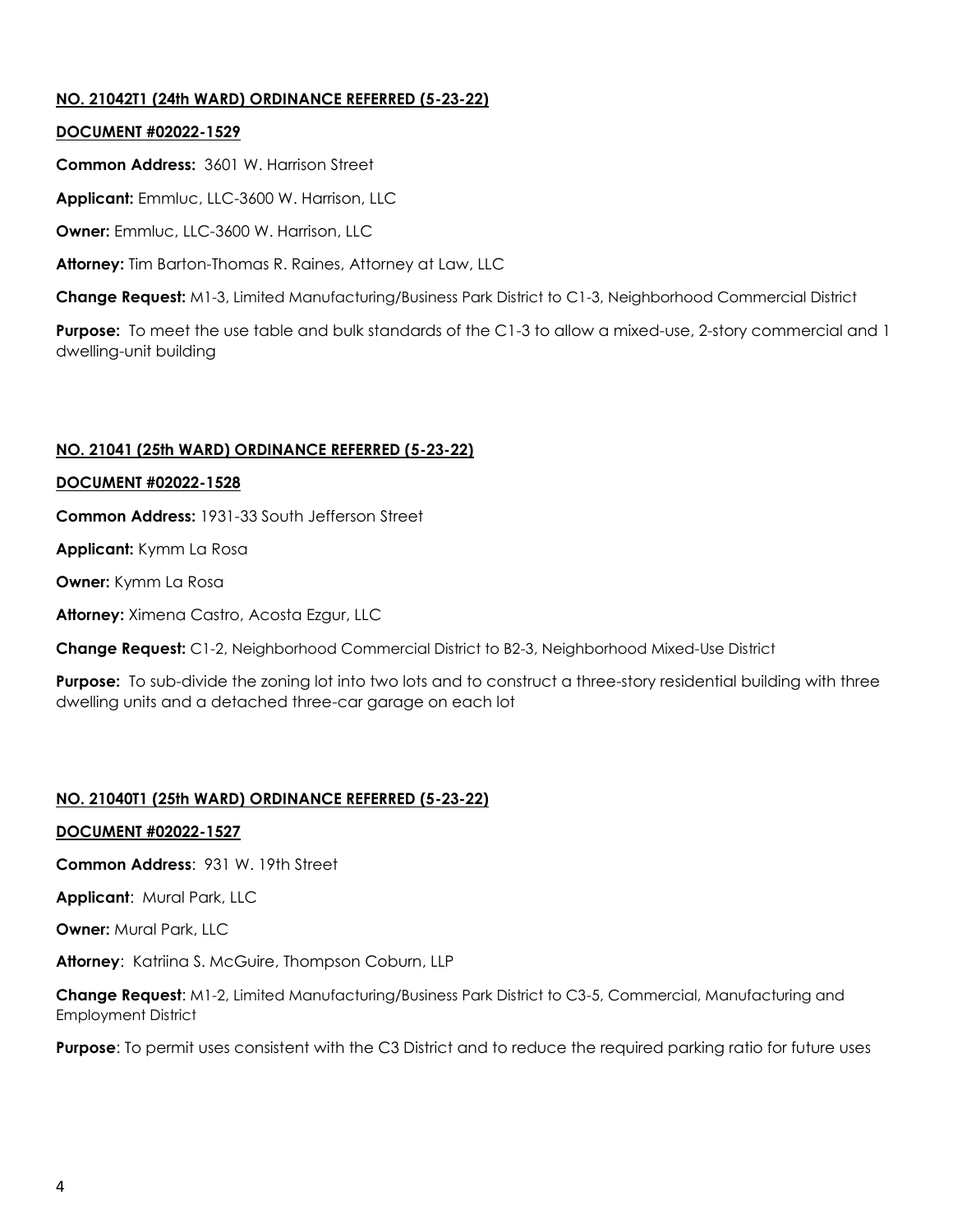## **NO. 21038T1 (27th WARD) ORDINANCE REFERRED (5-23-22)**

**DOCUMENT #02022-1333 Common Address:** 215 N. Green Street **Applicant**: 215 N Green, LLC **Owner**: 215 N Green, LLC **Attorney**: Tyler Manic, Schain Banks **Change Request**: DX-3, Downtown Mixed-Use District to DX-3, Downtown Mixed-Use District **Purpose:** To substitute new Type-1 plans from the plans previously approved on October 14, 2021, SO2012-4069

## **NO. 21037 (28th WARD) ORDINANCE REFERRED (5-23-22)**

#### **DOCUMENT #02022-1332**

**Common Address:** 4225-29 West Madison Street

**Applicant**: John Gardner

**Owner**: John Gardner

**Attorney:** Ximena Castro, Acosta Ezgur, LLC

**Change Request:** B3-2, Community Shopping District to B2-3, Neighborhood Mixed-Use District

**Purpose**: To construct a three-story, mixed-use building with commercial ground floor space and eight residential units above the ground floor

## **NO. 21033T1 (32nd WARD) ORDINANCE REFERRED (5-23-22)**

#### **DOCUMENT #02022-1328**

**Common Address**: 1741-1749 North Damen Avenue

**Applicant**: Kensington Bucktown Building, LLC

**Owner**: Repak Bucktown Partners 2, LLC and Albany Bank & Trust Agreement No. 11-5603, Dated November 29, 1999

**Attorney**: Sara K. Barnes, Law Offices of Samuel V.P. Banks

**Change Request:** M1-2, Limited Manufacturing/Business Park District to B1-2, Neighborhood Shopping District

**Purpose**: To permit the redevelopment and reactivation of the site, in its entirety, with a new three-story building. Such building will be occupied and operated by a daycare facility.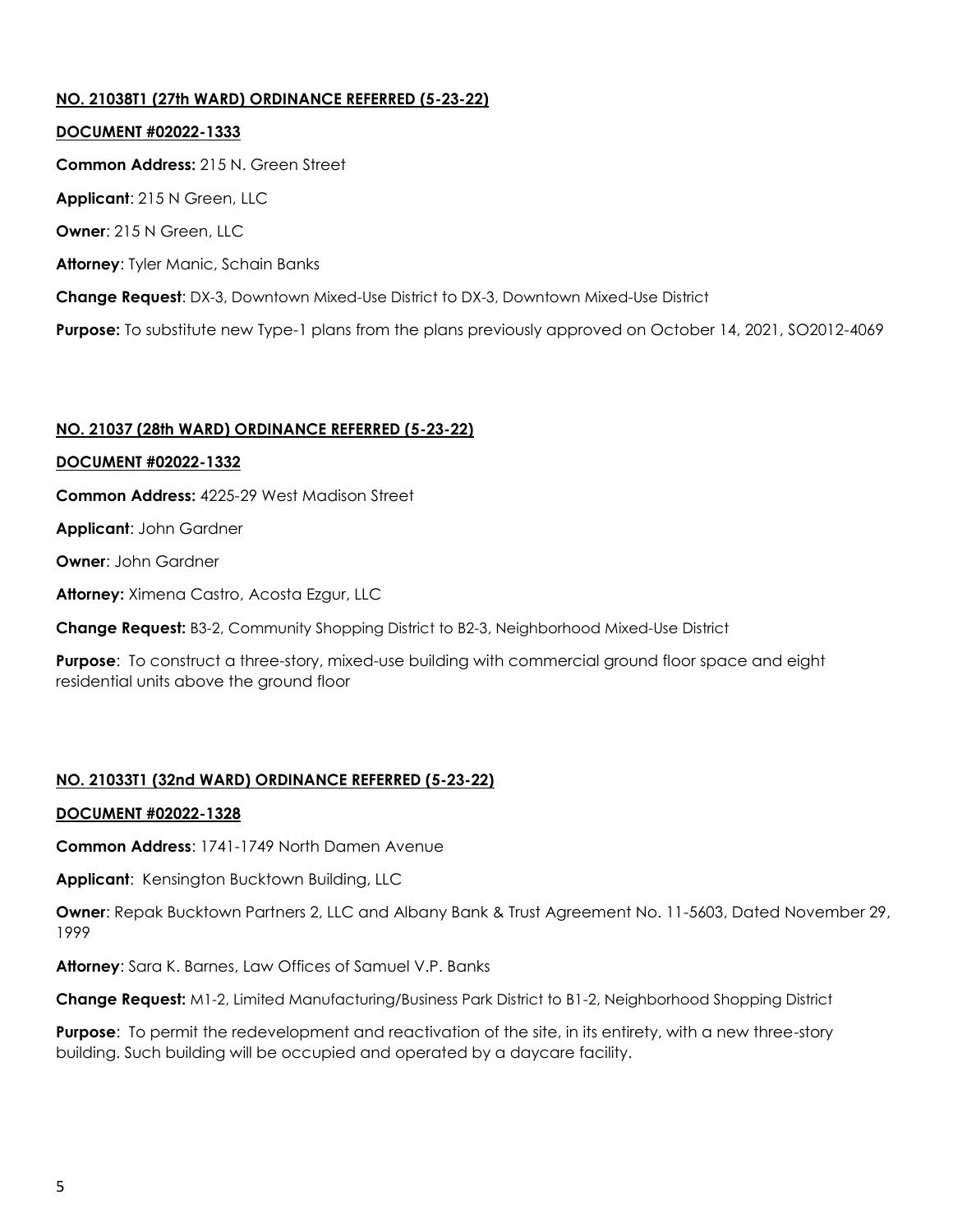## **NO. 21030 (33rd WARD) ORDINANCE REFERRED (5-23-22)**

#### **DOCUMENT #02022-1325**

**Common Address:** 4200 North Sacramento Avenue

**Applicant**: Chris Kaplon

**Owner**: Chris Kaplon

**Attorney:** Matthew Allee, Schain Banks

**Change Request:** RS3, Residential Single-Unit (Detached House) District to RM4.5, Residential Multi-Unit District

**Purpose**: To convert from storefront and 3 dwelling units to 4 dwelling units with interior alterations to the storefront only

## **NO. 21031 (34th WARD) ORDINANCE REFERRED (5-23-22)**

## **DOCUMENT #02022-1326**

**Common Address:** 1956 and 1957 W. 115th Street

**Applicant**: Metra Commuter Rail Division of the Regional Transportation

**Owner:** Metra Commuter Rail Division of the Regional Transportation

**Attorney:** Carol D. Stubblefield c/o Neal and Leroy, LLC

**Change Request:** RS3, Residential Single-Unit (Detached House) District and B3-1, Community Shopping District to T, Transportation District

**Purpose**: To rezone the property to allow renovation of the existing train station platform

## **NO. 21027 (37th WARD) ORDINANCE REFERRED (5-23-22)**

#### **DOCUMENT #02022-1322**

**Common Address:** 5202-5224 West Chicago Avenue; 802-812 North Laramie Avenue; 803-813 North Latrobe Avenue

**Applicant**: Austin United Alliance Development Company, LLC

**Owner**: City of Chicago, 5208-5218 West Chicago Ave., Inc and County of Cook D/B/A Cook County Land Bank Authority

**Attorney:** Steven Friedland, Applegate & Thorne-Thomsen

**Change Request:** B3-1, Community Shopping District to B2-3, Neighborhood Mixed-Use District and then to a Planned Development

**Purpose**: To construct a 6-story, 78-unit building and to redevelop the Laramie Bank building with office and commercial uses.